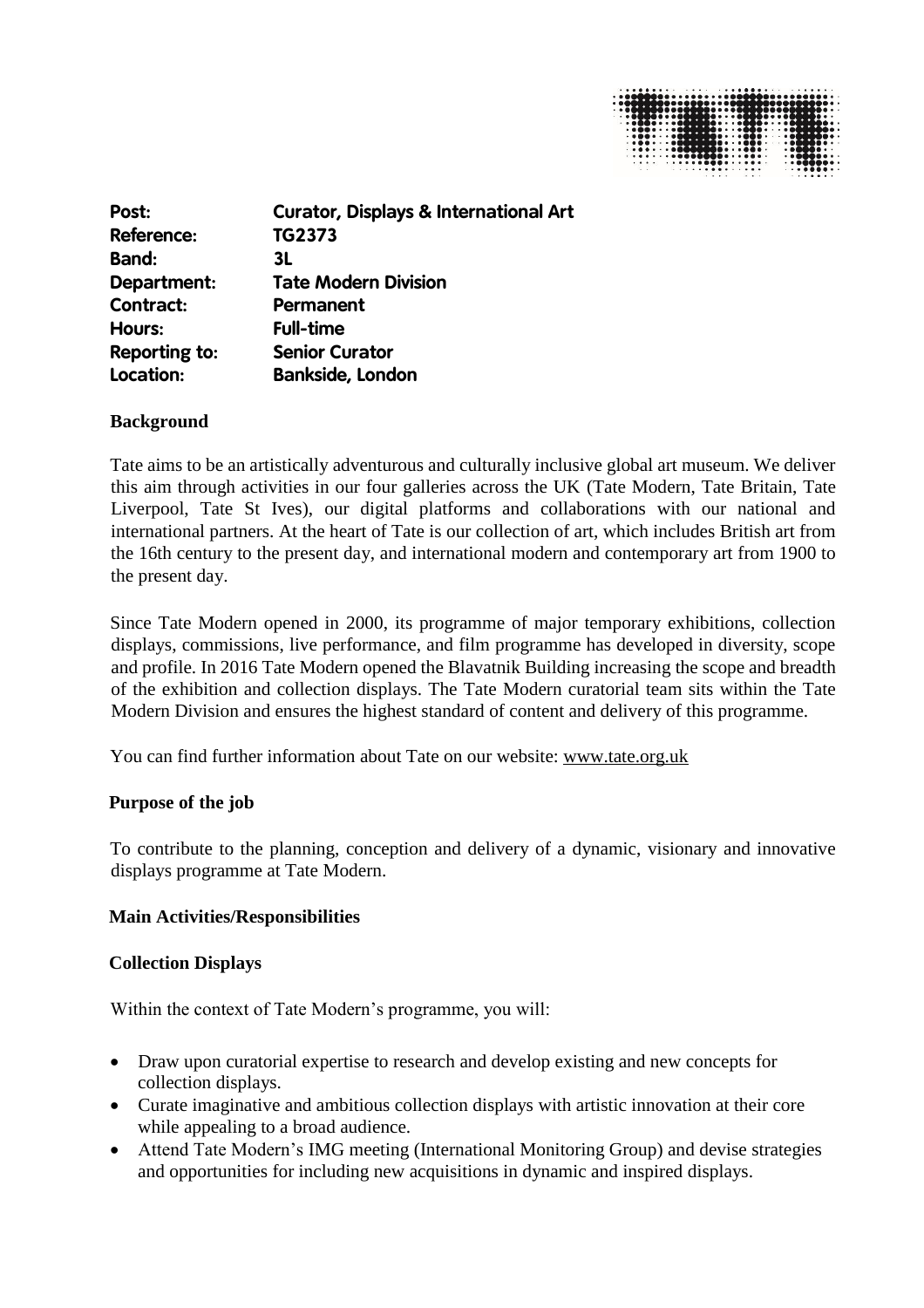- Work with the Director of Collection (International Art) and Head of Displays to ensure continued emphasis is placed on the longer-term ambitions of the displays, including shaping the narratives for the next major rehang.
- Assist the Director of Collection (International Art) and Head of Displays with planning, strategic coordination and updating of the programme plan.
- Take a leading role with planning, shaping and realising collection works outside of the galleries including works in the interstitial spaces.
- Provide advice and support to colleagues, particularly new or more junior colleagues in shaping and developing the collection displays at Tate Modern.
- Lead, co-ordinate and manage display and exhibition project teams, to ensure smooth delivery of projects. This will involve liaison with artists, collectors and public and private institutions.
- When necessary negotiation of loans to be included in collection displays.
- With the Business & Operations Manager hold responsibility for programme budgets; drawing up, managing and monitoring accurate detailed budget estimates for expenditure, to obtain best value without compromising high standards of presentation.
- Devise programme schedules, establishing and maintaining key schedule dates for every display.
- Retain and update detailed records of previous displays including installation shots. Devise object packs of various categories for reference including collection works not yet shown.
- Influence, persuade and negotiate with a variety of internal stakeholders at all levels helping to secure their support and contributions to deliver the displays programme, including Collection Care art handling, Conservation and Time-Based Media (TiBM).
- Promote Tate Modern Displays to the public through regular liaison with the Press Office, Marketing, Tate Media and development activities.
- Coordinate and implement effective operational systems and processes for overall delivery and reporting.
- Represent Tate Modern displays at Loans Group, ensuring all future plans for displays are considered when agreeing loans from the Collection.
- Write accessible gallery wall texts and captions for your allocated displays.
- Write and edit informative and scholarly texts for Tate catalogues; edit exhibition catalogues.
- Lead tours and presentations of displays and exhibitions.

# **Acquisitions**

Within the framework of the acquisition strategy, you will:

- Research and propose acquisitions and contribute generally to the work of the team of curators that focuses on acquisitions as well as new areas of collecting.
- Maintain and develop an appropriate network of contacts among artists, artists' estates, gallerists, critics, scholars and auction houses.
- Liaise with Development department and build relationships with possible benefactors.

# **Research and Development**

Within the context of Tate's research programme and goals, you will:

- Present research and critical thinking about art historical and museological issues as well as Tate's programme.
- Follow and engage in scholarly debate about modern and contemporary art.
- Maintain and expand expertise in international modern and contemporary art.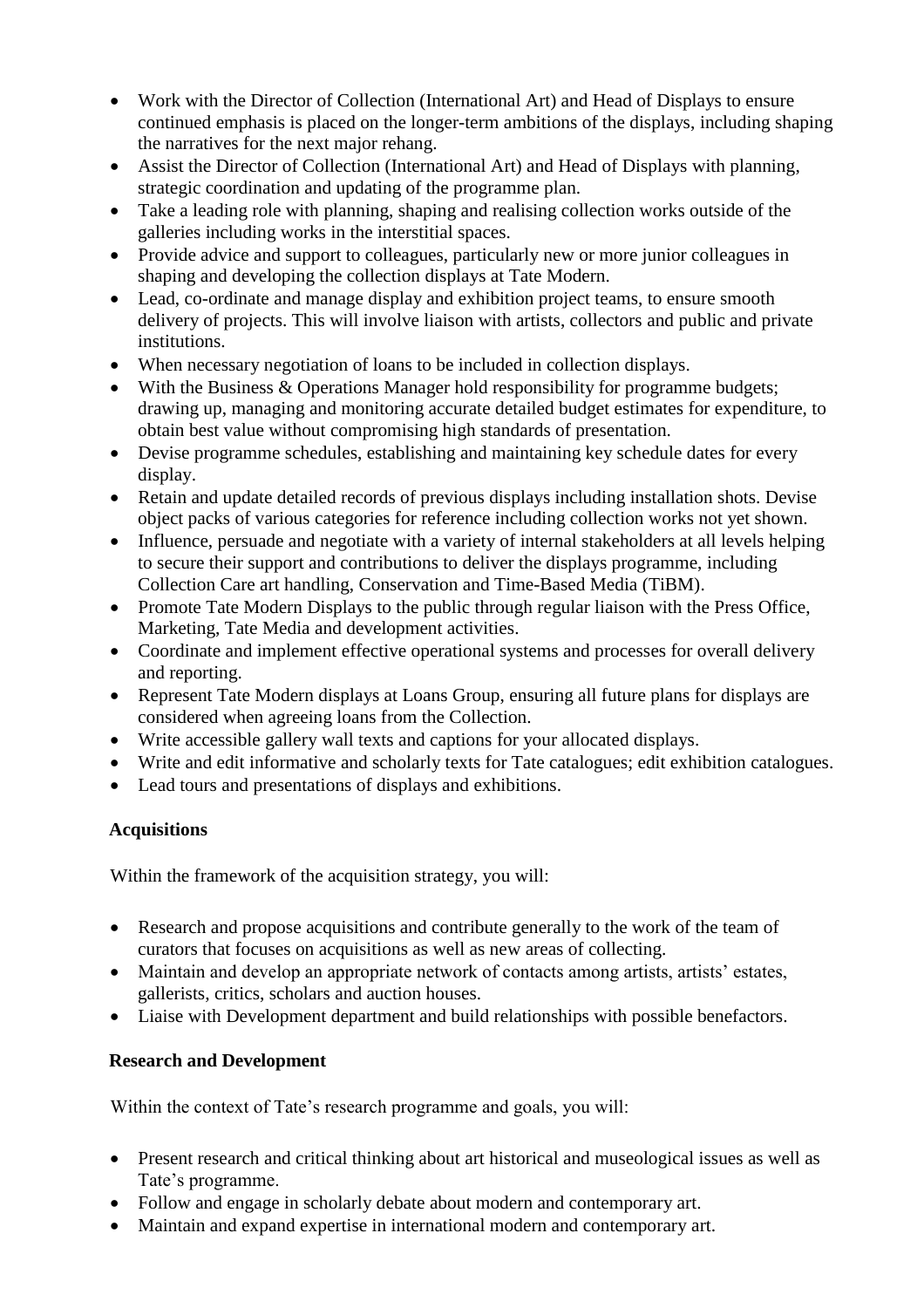- Contribute to Tate's overall research programme.
- Increase expertise in specialist areas by visiting exhibitions, researching and writing papers or articles, presenting lectures, attending conferences, etc.

# **Administration and management**

To assist with the smooth running of the department and to contribute to the achievement of departmental goals, you will:

- Deputise for senior management, when requested.
- Line management of staff, leading and co-ordinating their work, and supporting with their professional development.
- Attend Tate events.
- Participate in staff recruitment when required.
- Take on administration-related tasks and projects, when required.
- Provide valuations of works of art
- Give expert advice to external bodies, as required.

## **Person Specification**

## **Essential**

- Expert knowledge of modern and contemporary international art.
- Substantial and relevant work experience in an art gallery, museum, or with a collection.
- Extensive experience of the processes involved in staging displays and projects, including managing budgets.
- A high level of knowledge and understanding of issues surrounding collecting modern and contemporary art within a global museum context.
- A well-developed visual sense and understanding of issues involved in the display of works of art in a public gallery.
- Awareness of issues of equality and cultural diversity as they affect the work of a major museum.
- An established network of contacts in the field of modern and contemporary art.
- Well-developed interpersonal skills, with the capacity to lead, yet flexible enough to work well within a team, and work collaboratively across Tate and beyond.
- Skilled negotiator with aptitude for managing different types of relationships
- Demonstrable excellence in verbal communication and presentation.
- First-class research skills as well as excellent writing skills, including the capacity to write authoritative texts for a specialist readership as well as accessible texts for a general public.
- Excellent organisation, planning and administrative skills, with ability to prioritise and coordinate multiple activities to meet deadlines.
- Ability and willingness to travel and to attend out of hours functions, as required, to meet Tate's objectives.
- An interest in and commitment to the work of Tate.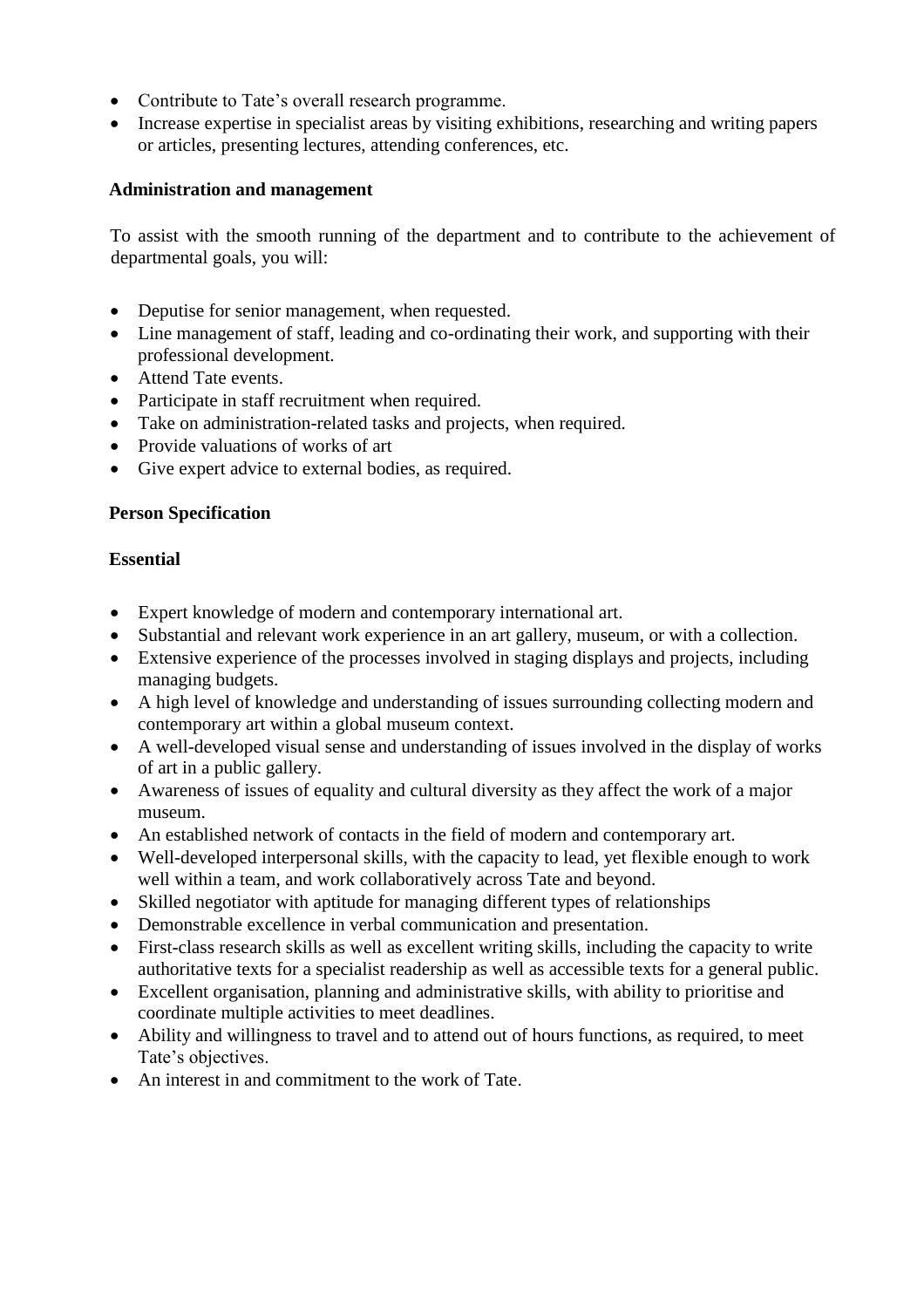# **Summary of Terms and Conditions of Employment**

# **Type of Contract**

This appointment is offered on a permanent contract.

## **Working Hours**

This post is offered on a full-time contract working 36 hours per week – Monday to Friday.

#### **Salary**

This post is graded on Band 3L of the Tate pay scales.

An appointment to this post will be made at the minimum of the band at £31,742 per annum.

In addition, this post will attract a market rate allowance of £3,000 per annum.

A review of pay is undertaken annually at Tate through negotiation with the recognised trade unions. Any increases to individual salaries, will be subject to the terms of Tate's annual pay settlement and will be applied from 1 April.

#### **Annual Leave and Public Holidays**

Annual leave is 25 working days per annum rising to 27 working days per annum after three years' service. In addition, we offer paid time off for the 8 public holidays and 1 Tate day (on 24 December when the galleries are closed).

#### **Pension Benefits**

An important part of the pay and reward package Tate offers employees is the option to join the Civil Service Pension arrangements. These arrangements currently offer a choice of two types of pension:

- **Alpha**. This is a defined benefit occupational pension scheme that currently has a member contribution rate which ranges from 4.6%-8.05% dependent on your salary. As your employer we meet the rest of the cost of the scheme. Further information about this can be found at [www.civilservicepensionscheme.org.uk](http://www.civilservicepensionscheme.org.uk/)
- **Partnership** pension account. This is a stakeholder pension with a contribution from ourselves. How much we pay is based on your age. We pay this regardless of whether you choose to contribute anything. You do not have to contribute but, if you do, we will also match your contributions up to 3% of your pensionable earnings. The contributions are in addition to the age-related contribution mentioned above.

If you have previously worked for an employer who participated in the Civil Service Pension scheme or other Public Service pension schemes different conditions may apply.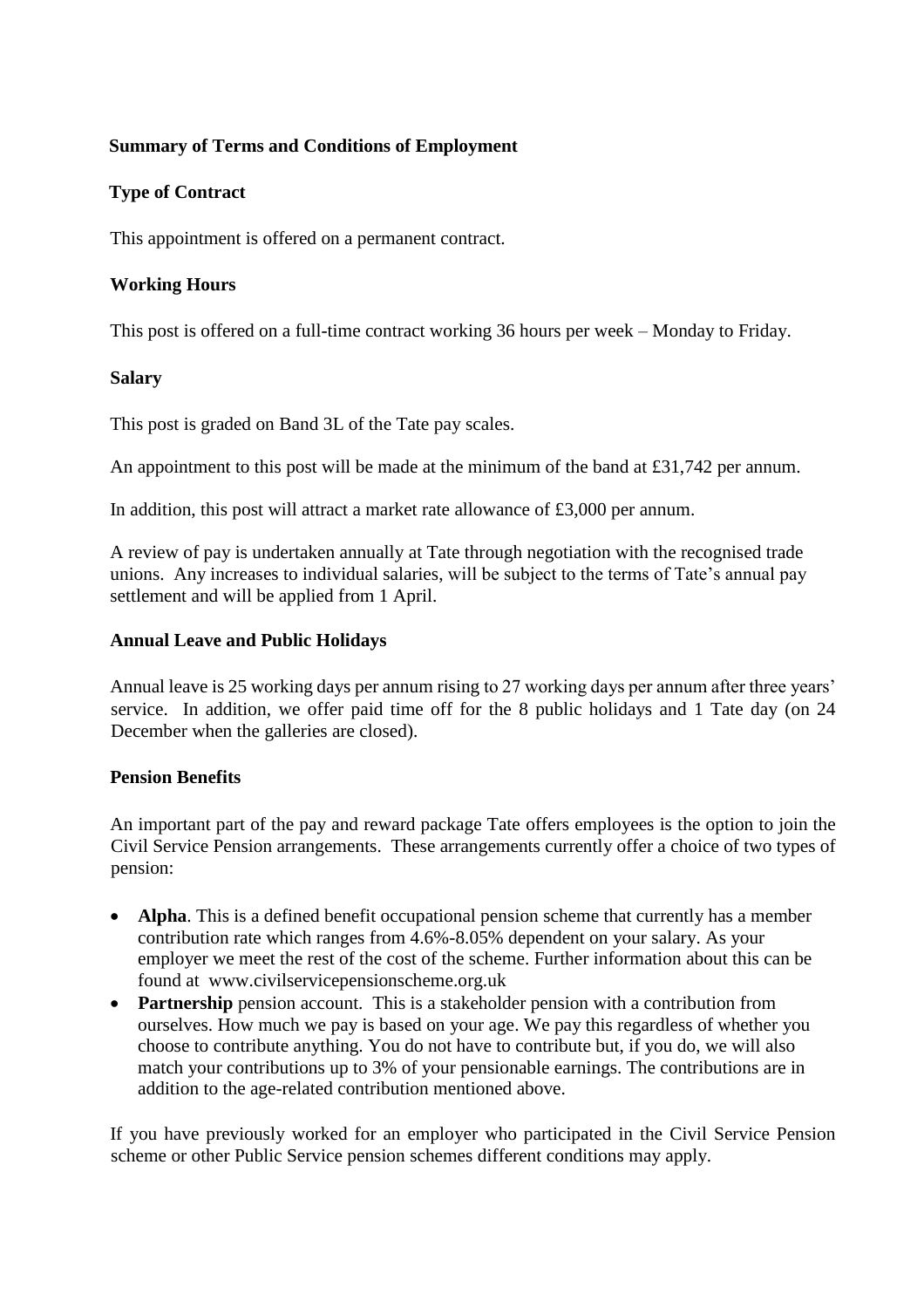# **Other Discretionary Benefits**

- Interest-free Season Ticket Loan.
- Cycle to Work scheme enabling you to buy a bike in a tax efficient way, for travelling to and from work.
- Rental deposit scheme an interest free advance to help towards the cost of a deposit for privately rented accommodation
- Subsidised staff catering arrangements and discounts in the Tate Restaurants and Cafes.
- Access to Tate Benefits which offers access to discounts in high street stores.
- Access to a 24/7 Employee Assistance Programme to support you with any work, personal or family issues. This includes telephone-based support, as well as comprehensive online resources.
- Free entry to paying exhibitions at Tate Galleries. Opportunities for family and friends to visit the major exhibitions out–of-hours.
- Discounts on items purchased in the Tate shops.
- Free access to a number of other galleries and museums throughout the UK on production of a valid staff pass.

# **Safer Recruitment**

Tate is committed to providing a safe environment for all those who work at Tate and all those who come into contact with Tate as visitors to the galleries, as participants in Tate activities, and online. The safe recruitment of all those who undertake work on behalf of Tate is the first step to ensuring that we are fulfilling this commitment.

All positions at Tate are offered subject to the following conditions:

- Receipt of satisfactory references covering the last 3 years of your employment or education.
- Health clearance
- A satisfactory Disclosure Check
- Proof that you are legally entitled to work in the UK

You can find out more information about our pre-employment checks and what they mean for you in our 'Guidance Notes for Applicants' document.

## **Diversity and Inclusion**

Our aim is to become a truly inclusive organisation with a workforce and audience as diverse as the communities we serve. This is fundamental to Tate's future success and our ability to continue to contribute to culture and society in the UK.

We want our workforce to be more representative of all sections of society at all levels in the organisation. The range of perspectives and experience diversity brings is an asset to our organisation and we want to create an inclusive, welcoming environment for visitors, artists and all those who work at Tate. Tate expects all employees to contribute to this aim as part of their role. More information about diversity and inclusion at Tate can be found on our [website.](http://www.tate.org.uk/about/working-at-tate/diversity-at-tate)

## **How to apply**

Our opportunities are open for you to apply online. Please visit: www.tate.org.uk/about/workingattate/ to create an account by registering your details or, if you